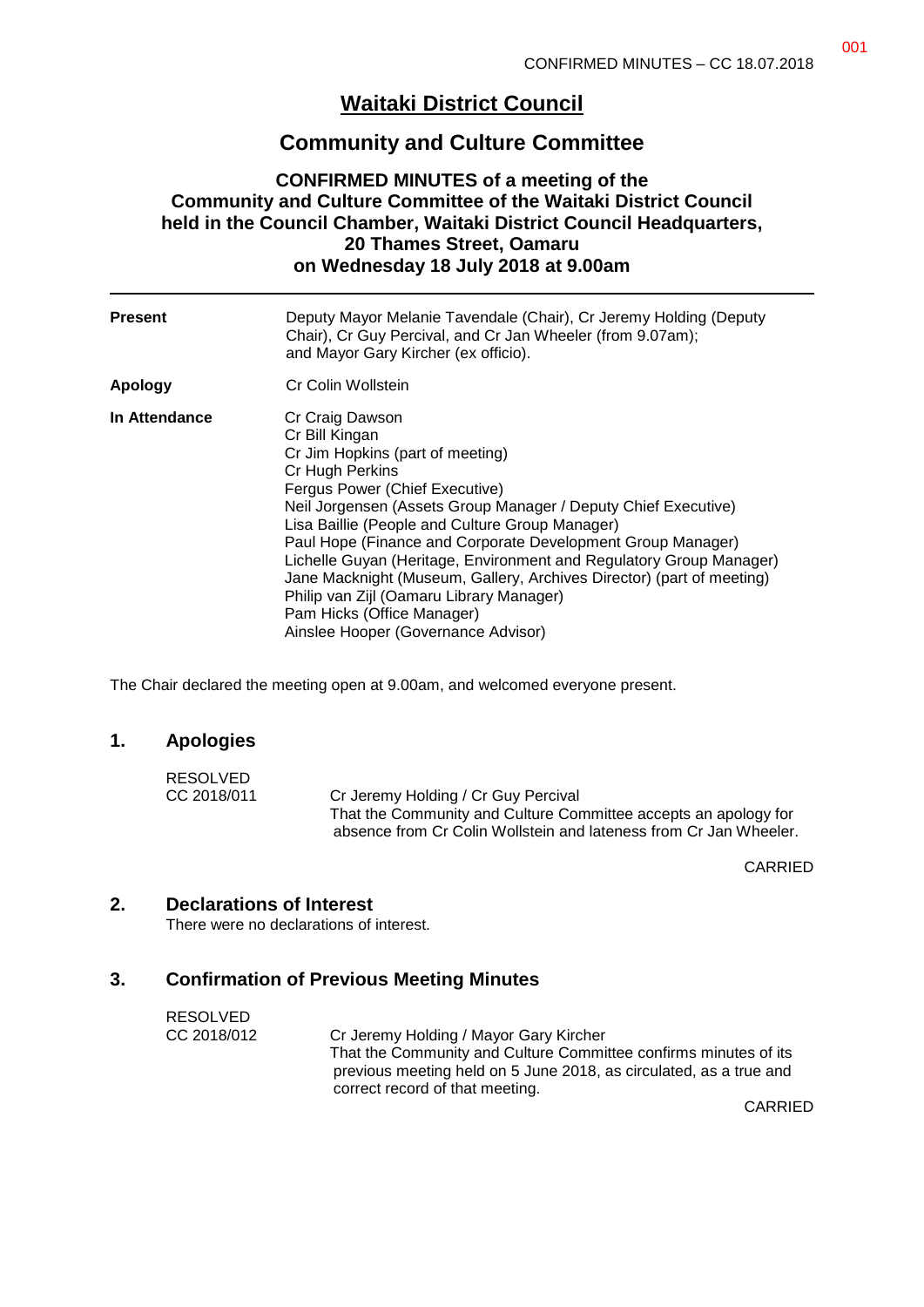### **4. People and Culture Group Activity Report**

The memorandum, as circulated, presented information to the Community and Culture Committee about the activities of the People and Culture Group, for the reporting period 29 May to 2 July 2018.

Group Manager Lisa Baillie advised that Opera House Director Frances McElhinney was involved in preparations for the Mamma Mia show at the venue, and would join the meeting later if she had the opportunity.

The following points were highlighted / clarified during discussion on the report:

- **Governance Policy and Projects –** The Remuneration Review workshop facilitated by Electionz Darryl Griffin had been held on 13 July with community board members. Additional feedback was also being received from members who were overseas on that date, and they are being considered as the agenda report for the 31 July Council meeting is being compiled this week.
- **Customer Services –** The percentage of abandoned calls over 30 seconds was higher (at 1.80%) than last year at the same time (1.08%). The national call centre's average was sitting at 2% or less. Council staff were taking more time on each call because of the fact that Skype for Business was not fully operational across all departments yet.
- The Customer Services Review document had just been received from LG Equip. More information would be brought to the Committee on that at the next meeting.

*Cr Percival left the meeting at 9.04am, and returned at 9.06am.*

 **Museum** – The results of the Museum's Aotearoa survey were not publicly available yet. However, a summary sheet was usually produced. There was interest in seeing a copy of that summary.

**ACTION: Museum Director Jane Macknight**

 **Archive Collections –** The eight projects with volunteers were all focused on archiving, specifically auditing and cataloguing of collections. Two were working on photographic descriptions, where repetition and inaccuracies in descriptions was common. They were also weeding out non-archive material. Ultimately, this work would improve access to the collections for the public.

*Cr Jan Wheeler joined the meeting at 9.07am.*

 **Opera House –** One Councillor requested more information to explain if the increases in hire at the Opera House were in parallel with the increases in revenue. **ACTION: Group Manager Lisa Baillie to provide that information to the next meeting.**

*Mayor Gary Kircher left the meeting at 9.08am, and returned at 9.09am.*

- **Library –** Mrs Baillie advised that the Library Review document had just been received. More information on its contents would be reported to the next meeting.
- **Library Engagement – 7.2 –** Mrs Baillie encouraged Councillors to follow the link in the agenda report to the Spark Jump – 20/20 Trust website. This was important nationally, and Council staff had partnered with the community partner to bring it to Waitaki's communities.
- Cr Guy Percival congratulated Oamaru Library Manager Philip van Zijl for bucking the national trend to bring patrons to this library when other libraries were recording a downturn. In reply, Mr van Zijl thanked Cr Percival for his remarks, and noted that a lot of work had been done by library staff around customer service, engaging with people as they browsed, and in hosting a variety of events.
- A request was made for more information about volunteer libraries and how they were categorised in the statistics (under 7.1), especially with regard to what was happening in the outer areas of the districts with their volunteers. **ACTION: Oamaru Library Manager Philip van Zijl**